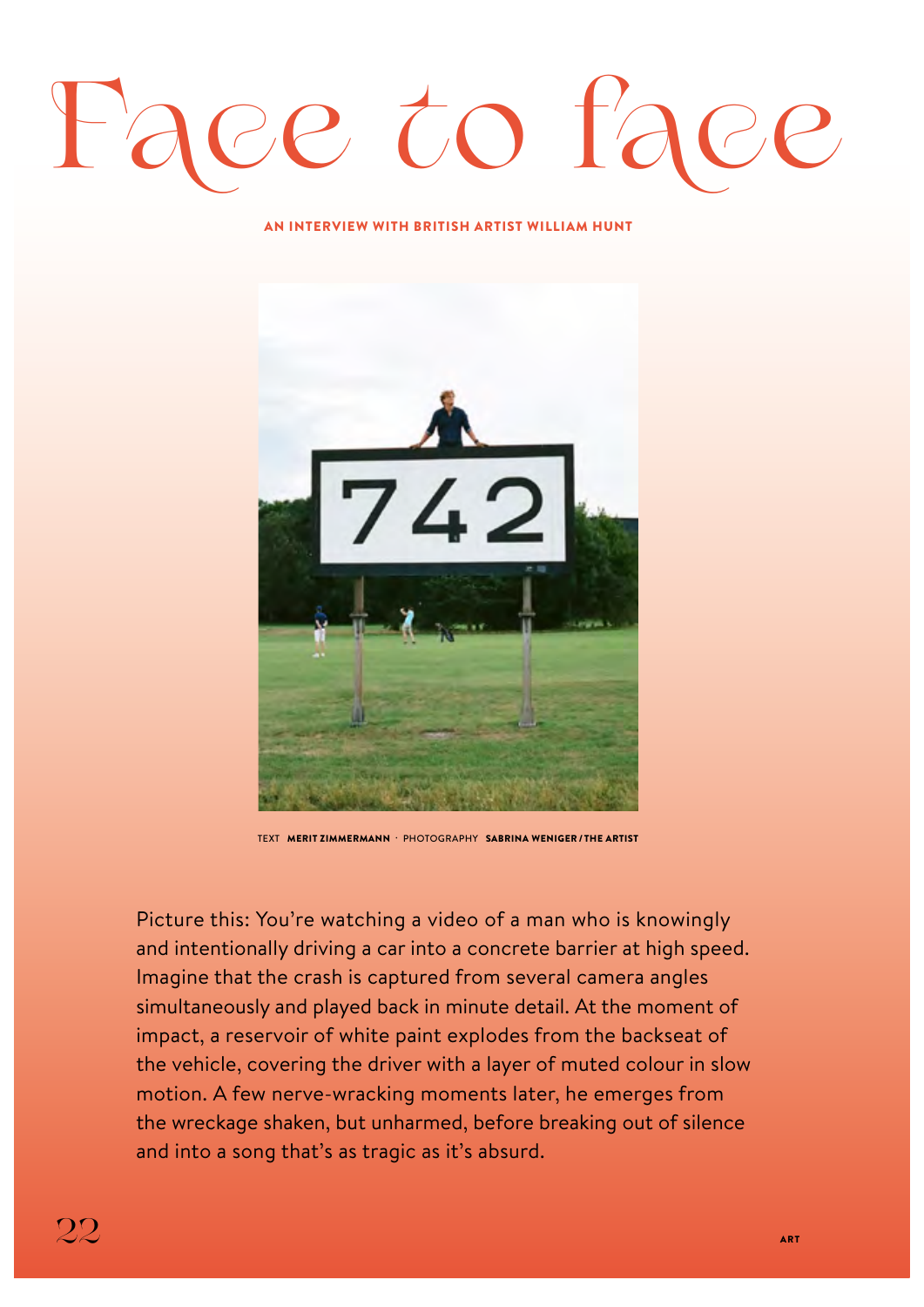Suffice to say, it's a pretty weird scene. But what's the point of it all? Is the intentional infliction of psychological and physical distress simply for singing's sake? Or are there larger meanings at stake in the musical performance? Perhaps the song is given an emblematic status through its framing: Could it be that we, as spellbound viewers, are more emotionally engaged with the performative gesture when faced with a frightening spectacle? In search of answers, we hunted down the certain someone responsible for the video that got us thinking. Lucky for us, he wasn't very far away.

William Hunt is a Düsseldorfer-by-choice. The London-born artist moved here eight years ago and isn't planning on leaving anytime soon. In the art world, he is best known for performing melancholic musical pieces under extreme conditions. Past works have seen him singing and playing; underwater, suspended upsidedown from a ceiling and squashed by a piano. To find out what makes this artist tick, we met William Hunt over a cup of coffee and talked to him about his practice, face-to-face performer-audience relationships, body politics, and much more.

THE DORF When did you first become interested in performance art? WILLIAM HUNT My background at art school was in the

sculpture department. As an art form, sculpture is a more

involved production process than, say, painting. If each idea wanted a new medium, you'd have to move out of the studio and back in with new materials. As someone who is not the most organised, I found it quite stressful to conceive and action the plan for what I wanted to create – so I became more interested in the working process than the end result. On my foundation course, I'd already spent a lot of time building things in the outdoors so in a sense this experiential way of working always resonated with me and eventually enabled me to find the content in the work through doing the work. During my masters at Goldsmiths, I had a very good tutor who taught me to have the confidence for my work to just be what it is. It then became a discussion about: How do you go about making a performance? What was great is that I didn't have a preconceived concept of artists that I particularly liked or was trying to emulate. This tabula rasa allowed me to find and develop my own artistic voice.

TD How do you define performance art? WH I think it was Marina Abramovic and Ulay who said that performance is "real space and real time" for both the audience and the performer, so basically what that means is: Everything that's happening in front of the audience is also happening for the performer and vice versa. There's no acting, no conjuring up of a fictional space.

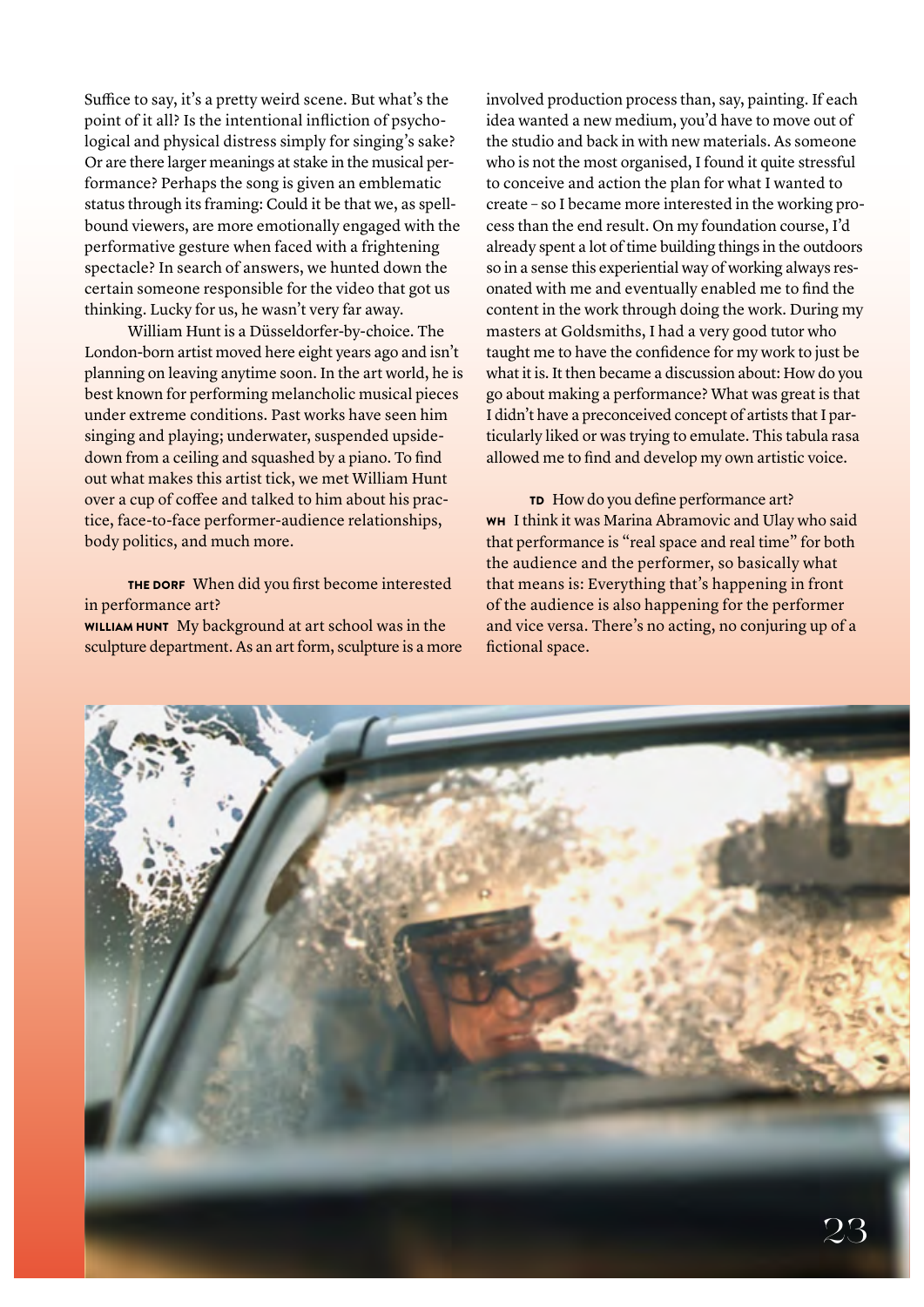TD In the art world, you've made a name for yourself with musical performances under extreme conditions. Do your ideas issue from impulses beyond rational thought?

WH Definitely. I think fantasy or imagination are probably the best words to use. As a kid, I'd lie in bed and project my imagination onto the ceiling, conjuring up a world that's only optical, I likewise create a mental image of my performances. Once I have a bonkers idea, it's a question of: Is it feasible? Rather than rehearse my performances, what I do is develop and test very rustic, basic technology such as the hoisting system in my upside-down piece "The Impotence of Radicalism In The Face of All These Extreme Positions". When I have a feeling of a performance and an emotional context to work in, I develop a piece of music that is in tune with and adds another element to that expression; both mentally and physically. I try to allow my body to communicate beyond itself.

> TD Your performances aren't per se masochistic but they do reflect some desire to suffer. Do you think that your representations of pain might hinder viewers from comprehending and possibly resolving the narrative coherently?

WH A criticism that's been put to me recently is that I exhibit too much pain in my performances. But for me, the state of being imperilled is a way to get and to keep the audience's attention. To wake them up and to bring them closer together. How I justify what I do and why I carry on doing it comes down to this: There's an emotional experience of the world and a collective endeavour that I want to lie in sympathy with – whether it's an old man walking slowly to reach his destination or a heroic

"With my performances, I like to que\$ion the audience's own voyeuri\$ic tendencies in a light way."

mountain climber: The hard work that humans do and the emotional struggles inherent to human existence inspire me to not shy away from enduring. However, my performances don't involve task-based repetition over sustained periods of time because I want to reach audiences with consumable content. As regards narrative resolution, I think that the best artworks always leave viewers feeling open. You only come back to ponder something when you don't fully understand it.

> TD In 1949, psychoanalyst Theodor Reik observed four components to masochism: Fantasy, Suspense, Demonstration, and Provocation. In 1967, French philosopher Gilles Deleuze added to the mix the contractual underpinnings of the relationship between the viewer and performer. From the perspective of this theory, would you say a masochistic logic undergirds your performances?

WH I've been asked this a lot. Having looked into this subject, for me, I think that all these texts use a simple but not constructive argument: All narratives can demonstrate elements of masochism but this label isn't necessarily a reasonable reflection of the story itself. I would agree with the points raised by Reik and Deleuze

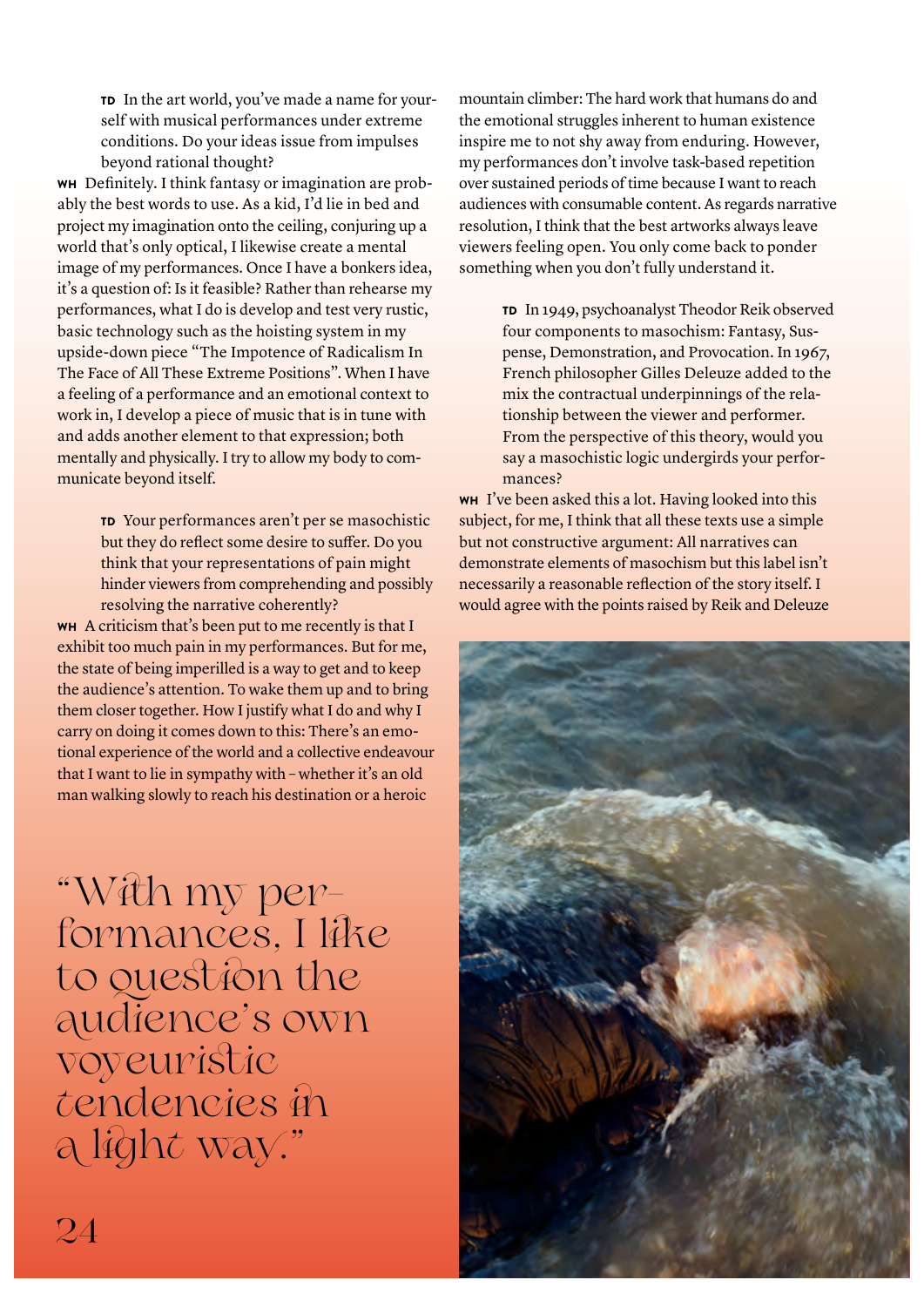but I'm going to reject the title of masochism. Perhaps there's something more interesting about victimhood...

> TD You've stated that performance isn't comparable to theatre because it's "real space and real time in front of an audience"; nevertheless there appears to be a narrative structure to your performance: First you undergo an intense psychological and physical challenge and then you perform a somewhat tragically comical song – "from superman to everyman" is how the curator Ellen Mara De Watcher aptly put it. So my question is this: Do your performances partially rest on theatricality, stage, and narrative or do they stand in direct opposition thereto?

WH What's great about being an artist and staging things in a museum or a gallery space is that there aren't any theatrical conventions: No stage, no seating, no lighting, no curtain – all of the trappings are eliminated. In performance, you have the opportunity to engage with as much or as little as you like. When you choose to bring in props, they become part of the mise-en-scène in an actual, and not in a theatrical, way. An exhibition space is not steeped in fiction, so performance requires a different approach to the arena, its architecture, and broader context.

TD In "A Moment's Hesitation" (2012), you state that "you're not a dad or a husband" but "William Hunt the performer" when entering a performance space. How do you get into this mindset? WH To keep up with other artists and to be engaged in the cultural conversation, you have to commit. Energy levels and psychological security go in waves but ultimately it's a question of how to set challenging, yet realistic benchmarks that will push you to the n'th degree. But it's not about pushing boundaries for the sake of boundary-pushing alone. It's for the sake of art.

> TD Your live actions usually lead to sculptural, photographic or video outcomes. Would you say that documenting performance betrays the promise of its own ontology?

 $WH$  Yes and no. I've always liked filmmaking but of course, performances are better when they're not recorded because cameras make audiences check their behaviour. It's a different kind of situation when I don't include cameras in the audience show: There's a higher level of emotional interaction and, because all my faculties are heightened, I pick up on the vibe of the room – whether that's subconsciously or consciously. If I don't, or can't, pre-record my performances, I



knowingly use the camera as a prop, as was the case with "You're Gonna Pay For It Now. Now You're Gonna Pay For It", which took on the aesthetic of a sitcom recorded live with a studio audience.

> TD Performance artists use their bodies as a medium. In your opinion, is the human body itself inherently political and, if so, is performance art always a form of political practice?

WH Political with a small 'p', not party politics, yes, absolutely: Performance is a political space. In my practice, there's an undertone of politics because I align myself with certain arguments and try to bring awareness to particular concerns. Besides, my performances are often brought into connection with the aesthetics of emotion, which segue into Expressionism and body politics. But the simple fact that I can get away with not looking political is in itself political because I'm a man and the (art) world is a patriarchy.

TD What performance artists have had an impact on your practice?

WH What's tricky about this question is that artists don't necessarily impact me through their work. It can be something they've written or said that inspires me and